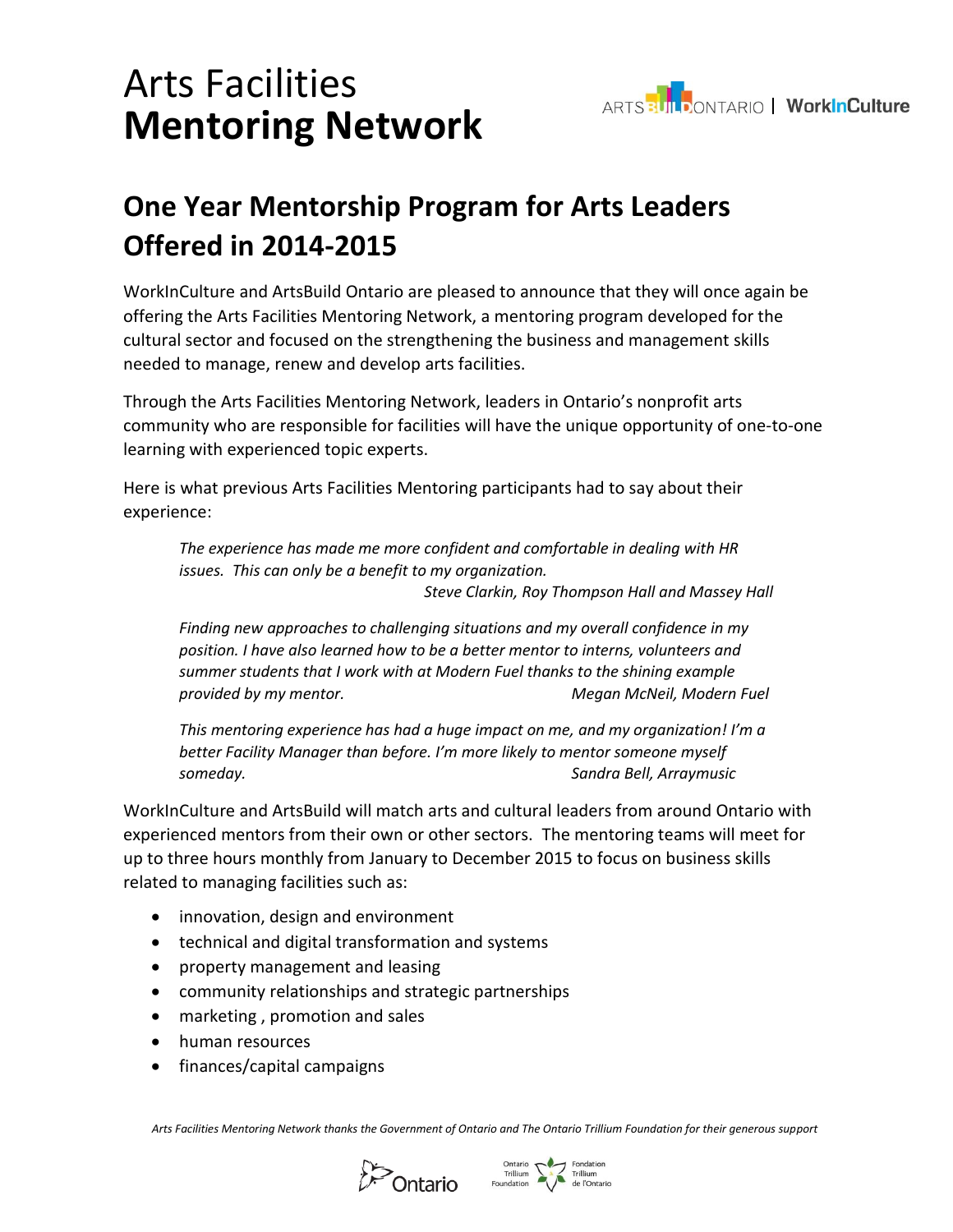# Arts Facilities **Mentoring Network**



Participants and their organizations benefit in many ways, including:

- improved business strategies
- management and leadership skills
- decision-making
- communication
- confidence
- networks and contacts

We will train and support the mentoring teams to get the most out of the experience through:

- opening and closing workshops
- training materials
- mentoring support and networking opportunities

### **How to Apply to the Arts Facilities Mentoring Network**

#### **APPLICATION PROCESS**

Managers and senior staff of Ontario-based non-profit arts facilities who want to apply should check out the FAQ sheet for detailed eligibility criteria and application procedures.

Applications should include a 2 - 3 minute video uploaded to YouTube telling us who you are and what you would gain from a mentoring match.

FAQ Sheet and YouTube How-To Instructions are available at: **<http://www.artsbuildontario.ca/learning/mentoring-network>**

#### **APPLICATION TIMELINE**

| <b>Deadline for Application</b> | Monday, September 15, 2014 |
|---------------------------------|----------------------------|
| <b>Selection Announcements</b>  | Wednesday, October 1, 2014 |
| <b>Matching with Mentors</b>    | October – November 2014    |
| <b>First Training Workshop</b>  | December 2014              |
| <b>Mentoring Sessions Begin</b> | January 2015               |

Send your completed application by email only to [lindsay@artsbuildontario.ca.](mailto:lindsay@artsbuildontario.ca)

If your application is successful, you will be invited to an in-person interview with WorkInCulture or ArtsBuild Ontario and a proposed mentor. There is a one-time administrative fee of \$175.

*Arts Facilities Mentoring Network thanks the Government of Ontario and The Ontario Trillium Foundation for their generous support*